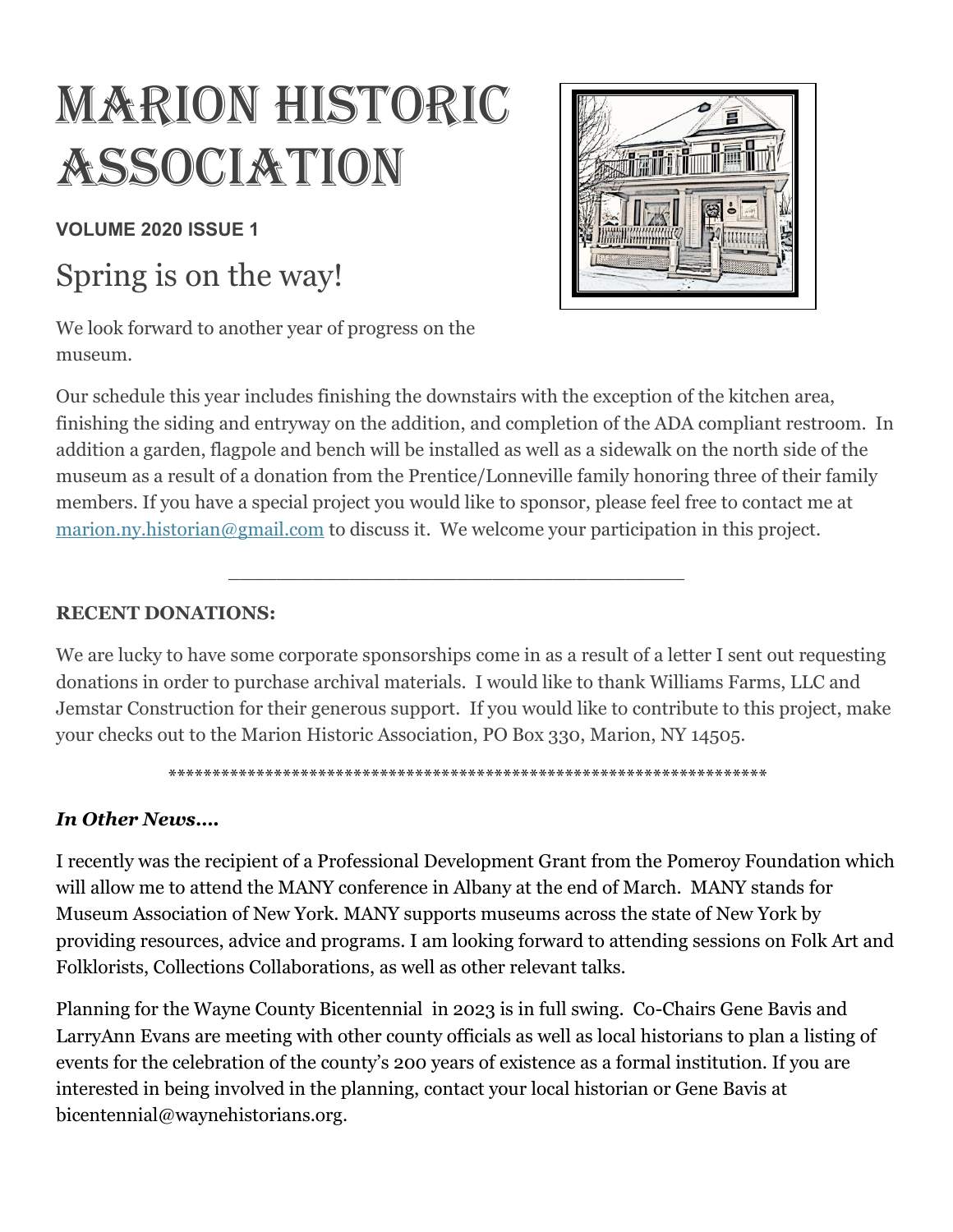#### **MHA Schedule of Meetings and Programs for 2020:** *Mark your calendars!*

**March 12:** *Board of Director's General Business Meeting-* We will also be developing a Collections Policy as part of our permanent charter requirements as well as other developments. The public is welcome to attend at the museum at 6:30pm.

**April 5:** *Program: "The History of Robeson Knives and Cutlery"* with Tom Kalkevic, local author and expert in this field. Join us to find out more about these collectible items. Program to be held at the museum at 2 pm on Sunday.

**May 2:** *Outdoor Spring Clean Up* 10 AM at the museum. We will be spreading mulch and cleaning up the flower gardens.

**May 7:** Board of Director's General Business Meeting- Final review of Collection's Policy and discussion of Spring Market Open House plans. Any ideas?

**May 16:** *Spring Market* (Marion Event Organization) crafts, food vendors and music at the parking lot next to the museum. We will have an Open House as well.

**June 6:** *Community Garage Sale Day* (Marion Events Organization)

**July 9, 16,23,30:** *Music on the Lawn* (Marion Event Organization) food trucks, farm market and music on the lawn behind the museum from  $4 - 8:30$  pm

**August 6:** *Board of Director's General Business Meeting*- Fall Festival Prep for Open House. The public is welcome to attend at the museum at 6:30pm. Any ideas?

**September 12:** *Fall Festival Open House* – Hope to see you all there! A wonderful community event put on by the Marion Events Organization.

**September 20:** *Program: "Local Railroad History" by Sandi Saracen, Ontario-Midland Railroad Corp* We will also have items on display from the Newark-Marion Railway . Be sure to attend this interesting program. 2 pm at the museum

**October 15:** *Board of Director's General Business Meeting-* We will also be developing a Emergency Management Policy as part of our permanent charter requirements as well as other developments. The public is welcome to attend at the museum at 6:30pm.

**November 12:** *Board of Director's General Business Meeting-* We will also be developing a Emergency Management Policy as part of our permanent charter requirements as well as other developments as well our Holiday Open House plans. The public is welcome to attend at the museum at 6:30pm.

**November 15:** *Program "Marion's One Man Crime Spree" with Caryn Devlin* at the museum at 2 pm. Can you guess who it is?

**December 5:** *Holiday Open House and Remembrance Ceremony* Open House from 9-3 with Remembrance Ceremony at 6:30 pm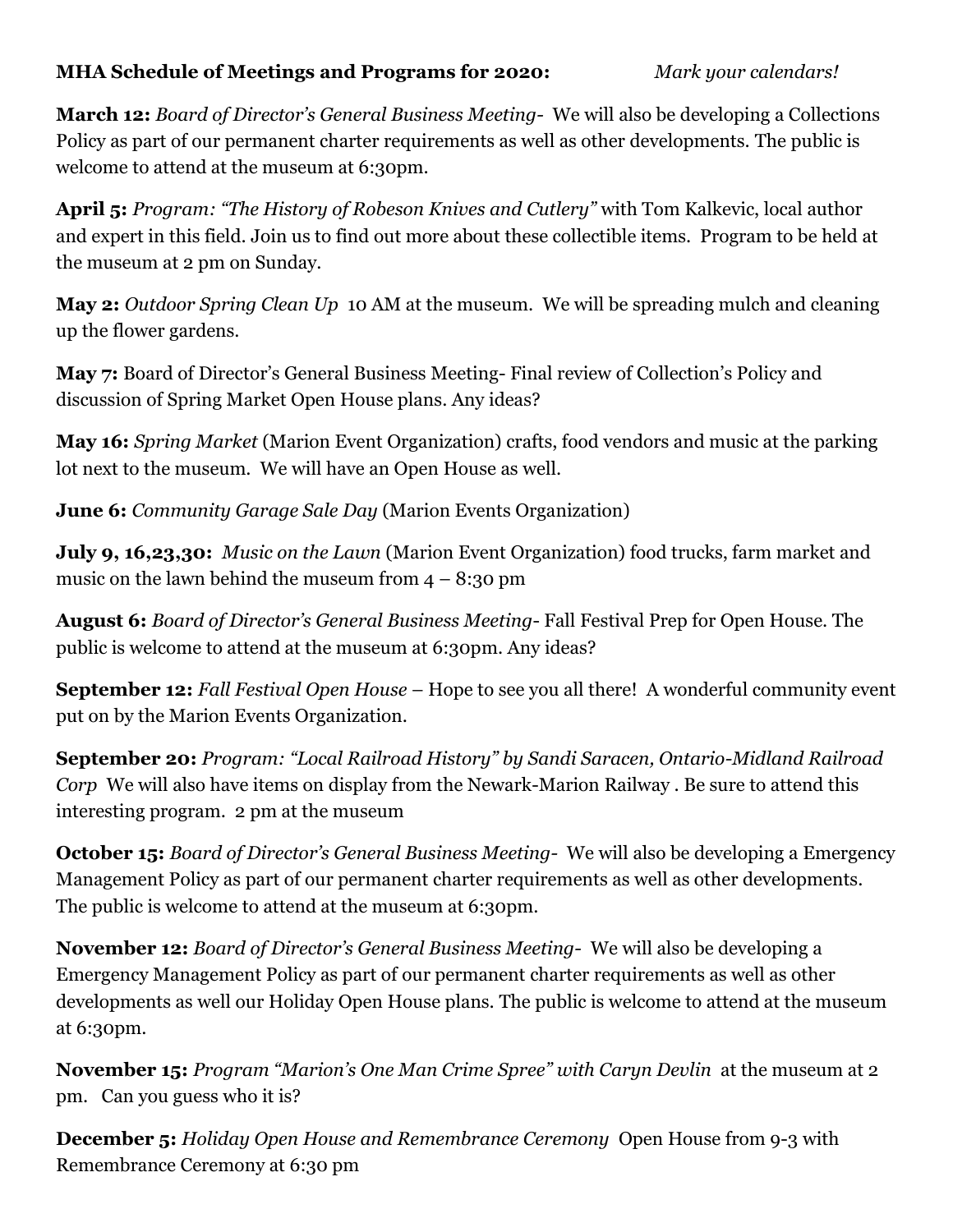#### **NEWARK-MARION RAILWAY**

I have been doing a lot of reserarch lately on the Newark-Marion Railroad and have come to admire the tenaciousness of the group of people who initiated this project. Originally incorporated May 4, 1900 the train never officially made it into town until December 1905. The train ran on average twice a day with some special runs for entertainments in Newark like sports events or speakers.

The construction of the rail lines took much longer than planned due to many obstacles ranging from quicksand, to flood, to property owners not willing to lease their land. Originally part of the Beebe Syndicate which had rail lines in Syracuse, in 1917 it went bankrupt and was purchased by a group of citizens determined to keep it working in Marion. Later it was sold and became part of the Pennsylvania Railroad system and was later owned by the Ontario Midland system. It operated until 1984 when the tracks were torn up. Eventually the depot building came down as well. I was able to find one of the last engines in the Pennsylvania Railroad Museum in Strasburg, PA. It has been restored and is on public view.

As you can see the first engine was a steam engine nicknamed "The Peanut" due to its comparatively diminutive size. Later diesel engines were required. The tracks initially ran along West Pearl St in Newark down the edge of the road, over the bank and crossed a stream in the field below. The old bridge is still there. Evidence of the railroad bridge that crossed over the NY Central Railroad tracks is also visible off Minsteed Rd. this time of year. Thousands of pounds of produce, coal and people were hauled in and out of Marion on these tracks. As cars and trucks became more common, the use of the railway by people declined and soon also the use for freight. Doug Topping told me that the Topping Ladder Company shipped freight cars full of ladders all over the country and to parts of the world from this little station in Marion.



This photo recently donated by Don VanHall – thanks Don!

Engineer Bill DuBois on train

Three Men next to the train: Left – Brakeman John Hermenet Center – Fireman Pete Keukelaar Right- Station Master Nelson Terry Not Pictured: Conductor Bum Davis Tall Man far left – Mr. Marshall, Telegraph and Telegram Service Short Man far left – Elmer Corey, Depot Worker